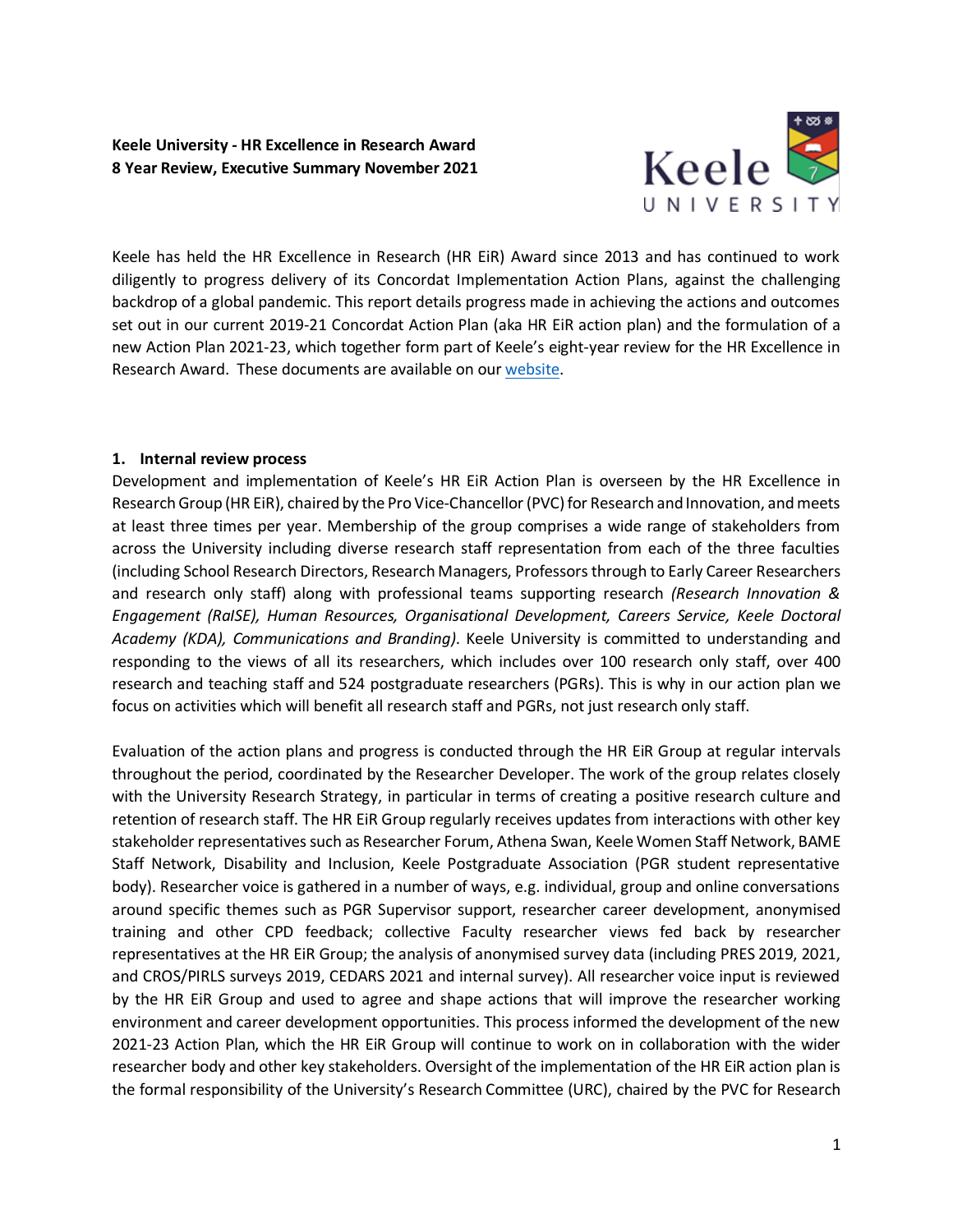and Innovation (who also chairs the HR EiR group), which reports directly to Senate. Updates to the Concordat Action Plan are reviewed by the URC, before being published online bi-annually.

# **2. Key achievements and progress against the strategy set out in your original action plan and twoyear review, using metrics to highlight success**

The 2019-21 actions have been regularly monitored and coordinated by the HR EiR group (at least three meetings a year). During this period various researcher networks have been established, (for example PGR students, PGR Supervisors, Research-only staff, Research leaders) which have enhanced the communication and delivery of the action plan.

### *Recruiting, selecting and retaining research staff*

**New Workload Allocation guidance** was developed and introduced for the 2021/22 academic year, we have also delivered a range of workshops through Organisational Development (OD), the Keele Postgraduate Associate (KPA) and the Start to Success Project, and have created opportunities for development through the newly established virtual networks for PGR students, PGR supervisors, Research-only staff and Research Leaders. We have representation of research staff on the HR EiR Group, with representation at the regular meetings from academic staff, research only staff, early career researchers, through to Professors (membership renewed annually).

## *Staff appraisals*

In the CEDARs survey 2021 **86.6%** of research staffsurveyed reported having **engaged in appraisals**in the last 2 years. Of those **53.4%** of research staff reported their appraisal as useful or very useful. Researcher Development is included in appraisal training and has been updated to include links to the UK Professional Standards Framework from HEA. **Only 31.4%** of research staff reported that they felt the institutions values developing researchers, so our hope is to increase this value to **over 50%** through the new emphasis on development in the appraisal process.

## *PGR Supervision*

**PGR supervisor training reviewed, revised and relaunched**, with ongoing evaluation embedded and attendance monitored. Monthly KDA newsletter established to highlight training, events, resources and changes to regulations.

#### *Recognise, celebrate and share researcher contributions*

The weekly communication to all staff via **Week@Keele** (distributed to over 3,500 staff), now has a **strong research presence**, celebrating and promoting research successes for all career stages of researchers. In addition, good practice is being regularly shared through the **[Research talks series](https://www.keele.ac.uk/research/raise/researchtalks/)** (Women Research Leaders, Research Integrity, Research Excellence Framework), the annual **[Impact & Engagement Festival](https://www.keele.ac.uk/research/engagementandimpact/eventsandtraining/impactandengagementfestival/)**, the annual **[University Postgraduate Conference](https://www.keele.ac.uk/ilas/conferences/ilaspostgraduateconference/keelepostgraduateconference2021/)** and the annual **[Researcher](https://www.keele.ac.uk/kiite/conferences/researchersummerschool) Summer School.** A successful postgraduate fellowship scheme was launched in the Faculty of Humanities and Social Sciences.

In order to offer additional opportunities for researchers we have engaged in a range of activities; for example, **13 Grand Challenge lectures** were hosted by the Institute of Liberal Arts and Sciences, providing opportunities for researchers to engage in cross-disciplinary discussions around research. In addition,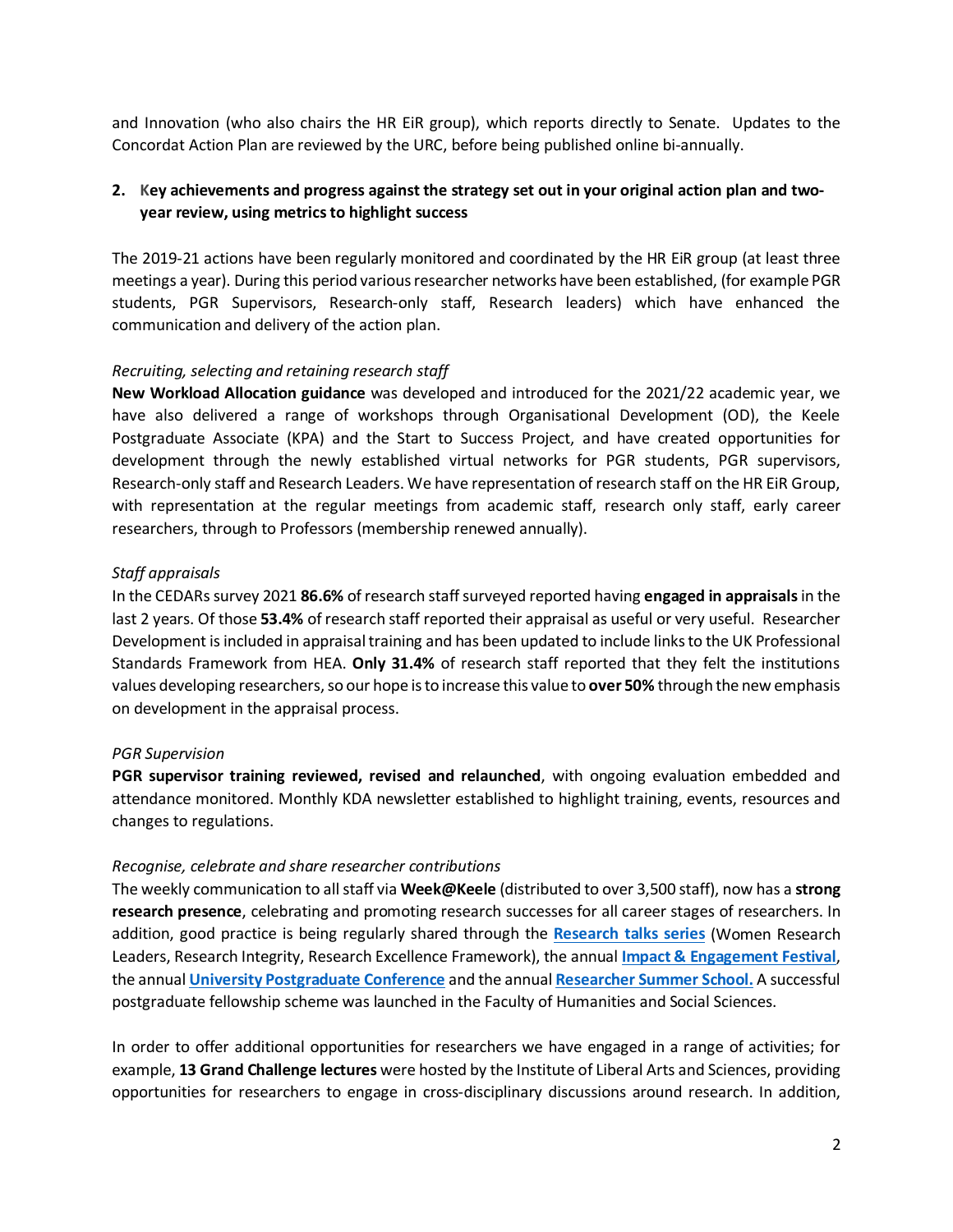MICRA (Midlands Innovation Commercialisation of Research Accelerator), of which Keele is a member organisation, have run a total of **68 workshops** over the 2019-2021 period.

### *Research Concordat and HR Excellence in Research Award awareness*

The KDA references the award during the main University PGR Induction, within the KDA handbook and website. It is also highlighted to new supervisors as part of the mandatory training.

### *Supporting researchers' wellbeing and mental health*

In 2020 the **[Health & Wellbeing Strategy](https://www.keele.ac.uk/occupational-health/healthandwellbeing/)** was launched. In addition, the KPA has launched a **Blue January campaign** and **Mindfulness Mondays sessions**, both of which are available to all PGR students. Also, the **Start to Success** project has delivered wellbeing workshops to PGRs tackling 'Imposter Syndrome' and 'Myths around a PhD', plus additional resources produced, including 'PhD in a Pandemic'.

## *Diversity and equality*

To inform our decision making around researcher-related diversity and equality issues we used the **Athena SWAN charter and Race Equality Charter** to progress gender and race equality across the institution, and recently ran the Stonewall Workplace Equality Index survey. The **Disability Confident Employer Award** has been in place for 3 years at Keele, and we now have a mandatory training module on Equality in the Workplace launched recently, of which **61%** of staff have currently completed, and we continue to work to increase the completion rate.

## *Research Integrity and ethics*

We have appointed an Academic Lead for Research Integrity and Improvement, which is a new post at Keele. The role works with the new Faculty Research Integrity Champions and the UKRN Institutional Lead to form the Academic Research Integrity Team. The champions support their faculties with addressing subject-specific research integrity considerations, provide appropriate training and attend Research Committees at School, Faculty and University-level. Keele has delivered a range of research integrity and ethics-based training sessions aimed at PGRs and research staff, both in person and online over the past 3 years, including hosting external experts as part of our Research Talks seminar series.

## **3. Outline of the strategy for the next four years, including broad but SMART success measures**

We are currently 1 year into our 5 yea[r University Research Strategy,](https://www.keele.ac.uk/about/strategicplanandmission/enablingstrategies/researchstrategy/) which will stretch until 2025. Underpinning this strategy are 7 Strategic Pillars (Research Excellence, Innovation, Collaboration & Partnership, Excellence with Impact, Reach & Significance, Integrity, Inclusion), which are embedded within all of our research activities, including the Action Plan for this award. Further within this strategy are specific objectives on aspects of research ranging from increased research income to fostering a stronger community of PGR students. Below are a selection of these research objectives and how they are supported by the new HE EiR Action Plan:

- **Research Excellence** There is a target to increase research spend to £25m per annum by 2023. The Action Plan will help in the achievement of this through a number of the targets aimed at improving research staff skills (e.g. project management) and job security – allowing them more opportunity to successfully apply for external funding.
- **Knowledge Exchange & Impact** The aim of delivering the [Keele Deals](https://www.keele.ac.uk/business/keeledeals/) programme involves collaboration with a range of local policy makers and local businesses, which in turn will provide